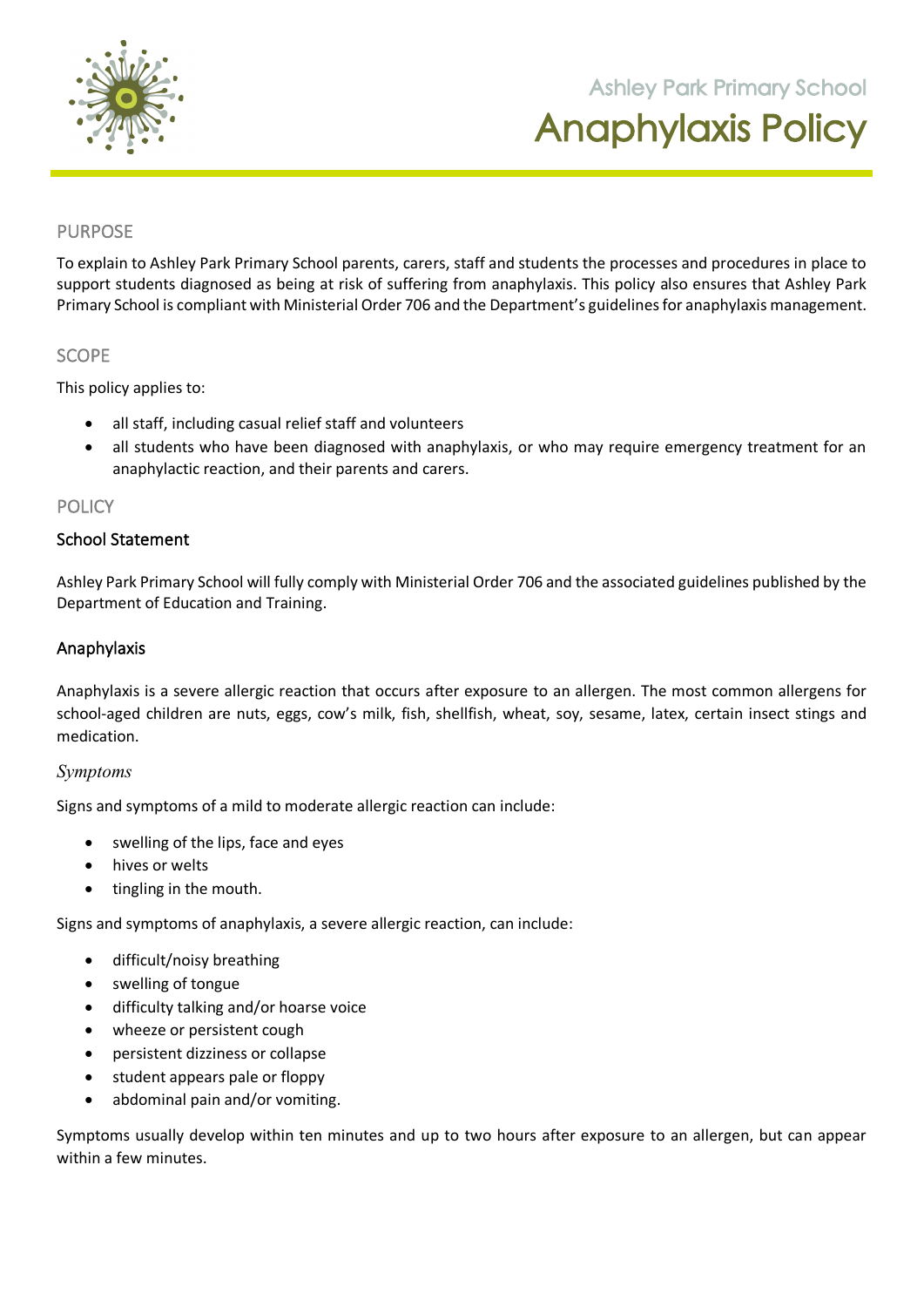# *Treatment*

Adrenaline given as an injection into the muscle of the outer mid-thigh is the first aid treatment for anaphylaxis.

Individuals diagnosed as being at risk of anaphylaxis are prescribed an adrenaline autoinjector for use in an emergency. These adrenaline autoinjectors are designed so that anyone can use them in an emergency.

## Individual Anaphylaxis Management Plans

All students at Ashley Park Primary School who are diagnosed by a medical practitioner as being at risk of suffering from an anaphylactic reaction must have an Individual Anaphylaxis Management Plan. When notified of an anaphylaxis diagnosis, the principal of Ashley Park Primary School is responsible for developing a plan in consultation with the student's parents/carers.

Where necessary, an Individual Anaphylaxis Management Plan will be in place as soon as practicable after a student enrols at Ashley Park Primary School and where possible, before the student's first day.

Parents and carers must:

- obtain an ASCIA Action Plan for Anaphylaxis from the student's medical practitioner and provide a copy to the school as soon as practicable
- immediately inform the school in writing if there is a relevant change in the student's medical condition and obtain an updated ASCIA Action Plan for Anaphylaxis
- provide an up-to-date photo of the student for the ASCIA Action Plan for Anaphylaxis when that Plan is provided to the school and each time it is reviewed
- provide the school with a current adrenaline autoinjector for the student that has not expired;
- participate in annual reviews of the student's Plan.

Each student's Individual Anaphylaxis Management Plan must include:

- information about the student's medical condition that relates to allergies and the potential for anaphylactic reaction, including the type of allergies the student has
- information about the signs or symptoms the student might exhibit in the event of an allergic reaction based on a written diagnosis from a medical practitioner
- strategies to minimise the risk of exposure to known allergens while the student is under the care or supervision of school staff, including in the school yard, at camps and excursions, or at special events conducted, organised or attended by the school
- the name of the person(s) responsible for implementing the risk minimisation strategies, which have been identified in the Plan
- information about where the student's medication will be stored
- the student's emergency contact details
- an up-to-date ASCIA Action Plan for Anaphylaxis completed by the student's medical practitioner.

### *Review and updates to Individual Anaphylaxis Plans*

A student's Individual Anaphylaxis Plan will be reviewed and updated on an annual basis in consultation with the student's parents/carers. The plan will also be reviewed and, where necessary, updated in the following circumstances:

- as soon as practicable after the student has an anaphylactic reaction at school
- if the student's medical condition, insofar as it relates to allergy and the potential for anaphylactic reaction, changes
- when the student is participating in an off-site activity, including camps and excursions, or at special events including fetes and concerts.

Our school may also consider updating a student's Individual Anaphylaxis Management Plan if there is an identified and significant increase in the student's potential risk of exposure to allergens at school.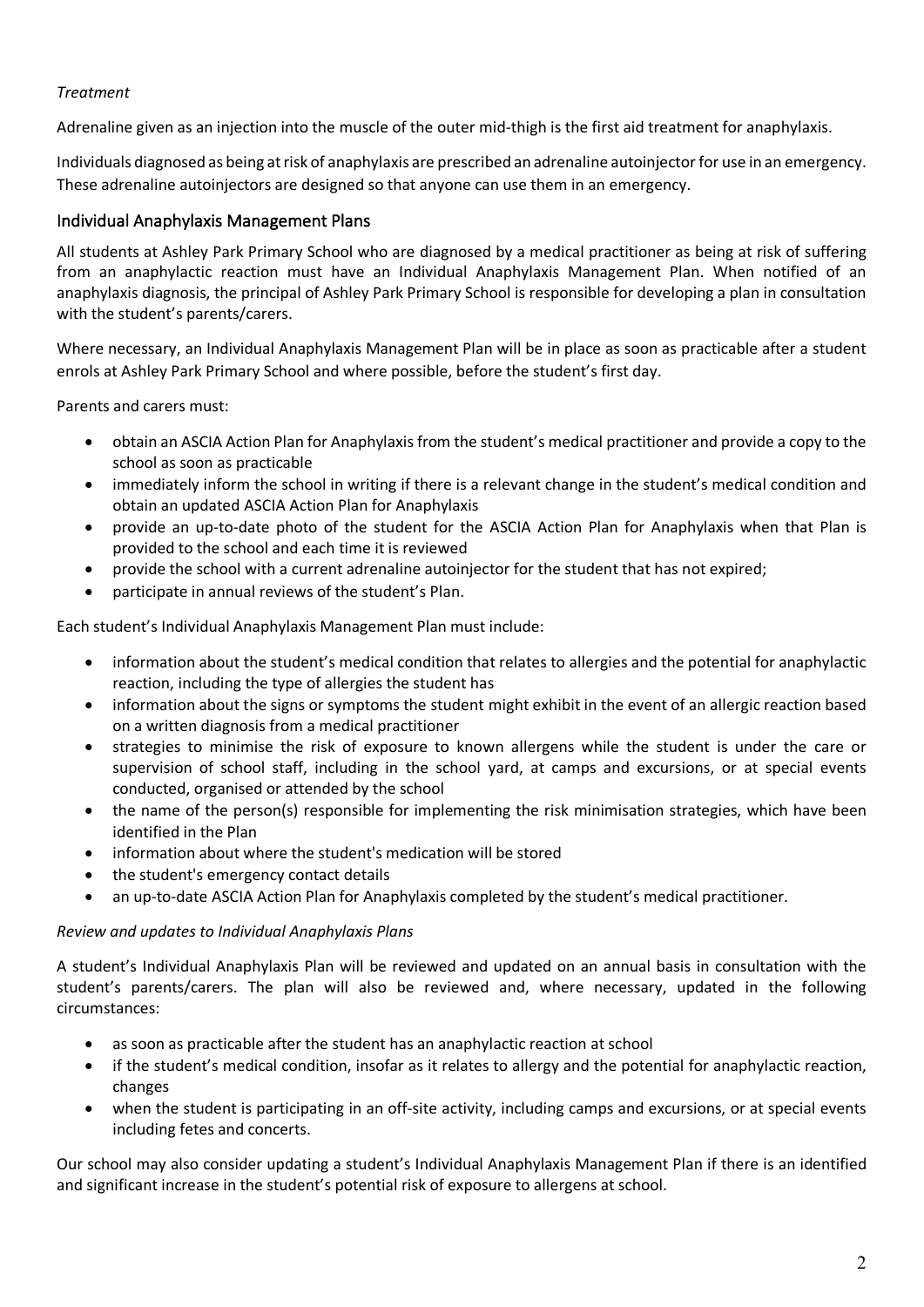# Location of plans and adrenaline autoinjectors

A copy of each student's Individual Anaphylaxis Management Plan will be stored with their ASCIA Action Plan for Anaphylaxis in the First Aid Room in the Silver Gum Centre together with the student's adrenaline autoinjector. The adrenaline autoinjectos are clearly labelled with the student's name.

Copies of all of the plans are uploaded on Compass and accessible to all staff via this third party software.

## Risk Minimisation Strategies

To reduce the risk of a student suffering from an anaphylactic reaction at Ashley Park Primary School, we have put in place the following strategies:

- students are discouraged from sharing food
- students eat their morning tea and lunch inside the learning spaces under the supervision of teachers before going outside to play at recess and lunchtime
- when students have not finished eating their morning tea or lunch they are expected to sit in a designated eating area to finish their food before playing
- staff and students are regularly reminded to wash their hands before and after eating
- garbage bins at school are to remain covered with lids to reduce the risk of attracting insects
- gloves must be worn when picking up papers or rubbish in the playground
- canteen staff are trained in appropriate food handling to reduce the risk of cross-contamination
- learning communities will be informed of allergens that must be avoided in advance of class parties, events or birthdays. A note will be sent home to all parents notifying them of any food sharing experience
- Parents of children who are at risk of anaphylaxis will be expected to provide a treat box that can be kept in the learning space and accessed by their child when food forms part of a special celebration for a student in their cohort.
- a general use EpiPen will be stored at the First Aid Room in the Silver Gum Centre
- Planning for off-site activities will include risk minimisation strategies for students at risk of anaphylaxis including supervision requirements, appropriate number of trained staff, emergency response procedures and other risk controls appropriate to the activity and students attending.

For guidance refer to Chapter 8 of the Department's *Anaphylaxis Guidelines*

### Adrenaline autoinjectors for general use

Ashley Park Primary School will maintain an adrenaline autoinjector for general use, as a back-up to those provided by parents and carers for specific students, and also for students who may suffer from a first time reaction at school.

An adrenaline autoinjector for general use will be stored at the First Aid Room in the Silver Gum Centre and labelled "general use".

The principal is responsible for arranging the purchase of adrenaline autoinjectors for general use, and will consider:

- the number of students enrolled at Ashley Park Primary School at risk of anaphylaxis
- the accessibility of adrenaline autoinjectors supplied by parents
- the availability of a sufficient supply of autoinjectors for general use in different locations at the school, as well as at camps, excursions and events
- the limited life span of adrenaline autoinjectors, and the need for general use adrenaline autoinjectors to be replaced when used or prior to expiry.

For Guidance refer to chapter 10 of the Department's *Anaphylaxis Guidelines*

### Emergency Response

In the event of an anaphylactic reaction, the emergency response procedures in this policy must be followed, together with the school's general first aid procedures, emergency response procedures and the student's Individual Anaphylaxis Management Plan.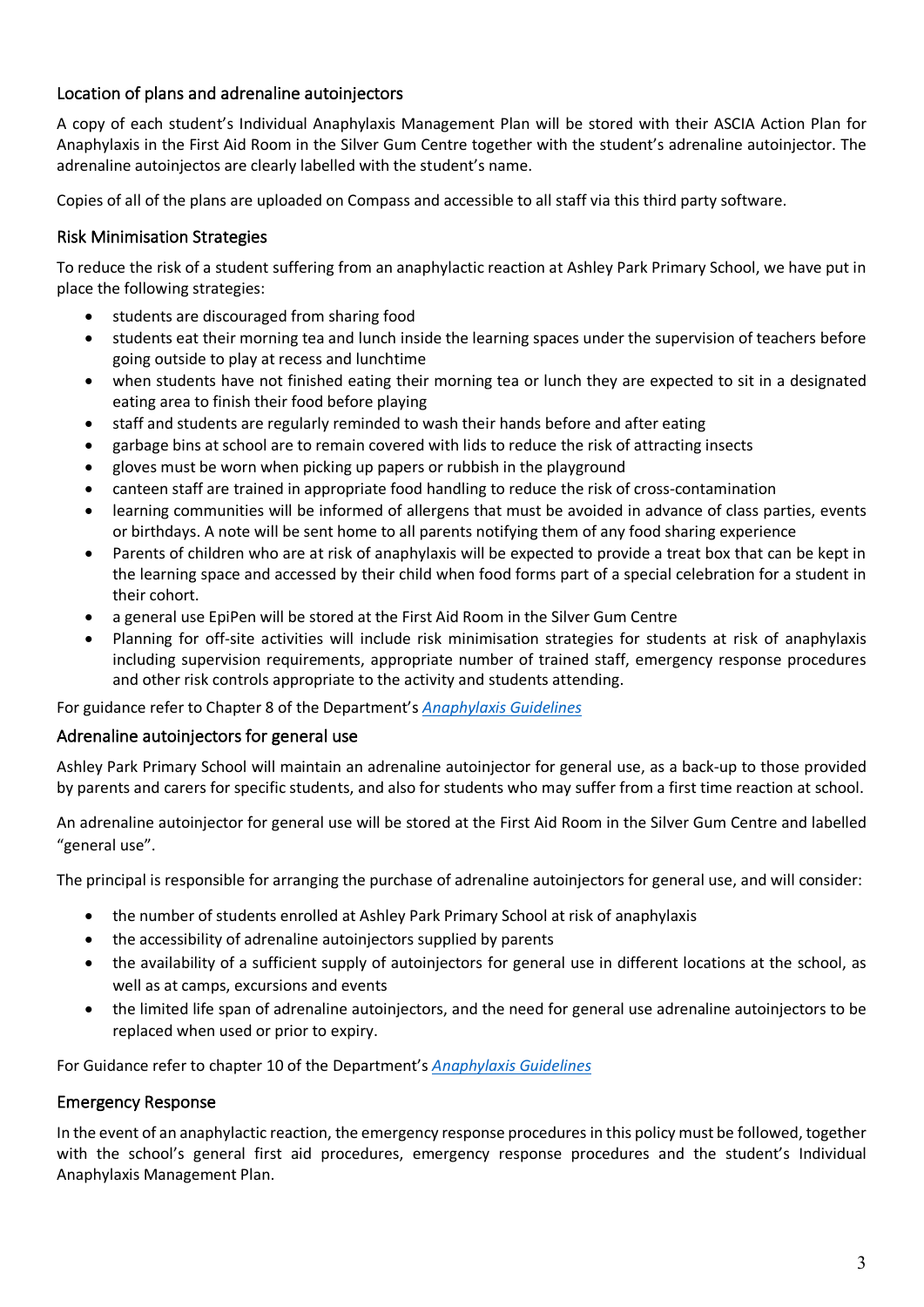A complete and up-to-date list of students identified as being at risk of anaphylaxis is maintained by the Ashlee Blythe the Education Support staff member responsible for First Aid and stored at the First Aid Room in the Silver Gum Centre. For camps, excursions and special events, a designated staff member will be responsible for maintaining a list of students at risk of anaphylaxis attending the special event, together with their Individual Anaphylaxis Management Plans and adrenaline autoinjectors, where appropriate.

| If a student experiences an anaphylactic reaction at school or during a school activity, school staff must: |  |  |
|-------------------------------------------------------------------------------------------------------------|--|--|
|                                                                                                             |  |  |

| <b>Step</b> | <b>Action</b>                                                                                                                                                                                                                                                               |  |  |
|-------------|-----------------------------------------------------------------------------------------------------------------------------------------------------------------------------------------------------------------------------------------------------------------------------|--|--|
| 1.          | Lay the person flat                                                                                                                                                                                                                                                         |  |  |
|             | Do not allow them to stand or walk                                                                                                                                                                                                                                          |  |  |
|             | If breathing is difficult, allow them to sit<br>٠                                                                                                                                                                                                                           |  |  |
|             | Be calm and reassuring<br>$\bullet$                                                                                                                                                                                                                                         |  |  |
|             | Do not leave them alone<br>$\bullet$                                                                                                                                                                                                                                        |  |  |
|             | Seek assistance from another staff member or reliable student to locate the<br>student's adrenaline autoinjector or the school's general use autoinjector, and<br>the student's Individual Anaphylaxis Management Plan, stored at First Aid Room<br>in the Silve Gum Centre |  |  |
|             | If the student's plan is not immediately available, or they appear to be<br>$\bullet$<br>experiencing a first time reaction, follow steps 2 to 5                                                                                                                            |  |  |
| 2.          | Administer an EpiPen or EpiPen Jr (if the student is under 20kg)                                                                                                                                                                                                            |  |  |
|             | Remove from plastic container                                                                                                                                                                                                                                               |  |  |
|             | Form a fist around the EpiPen and pull off the blue safety release (cap)                                                                                                                                                                                                    |  |  |
|             | Place orange end against the student's outer mid-thigh (with or without<br>clothing)                                                                                                                                                                                        |  |  |
|             | Push down hard until a click is heard or felt and hold in place for 3 seconds<br>$\bullet$<br>Remove EpiPen                                                                                                                                                                 |  |  |
|             | Note the time the EpiPen is administered<br>٠                                                                                                                                                                                                                               |  |  |
|             | Retain the used EpiPen to be handed to ambulance paramedics along with the<br>$\bullet$                                                                                                                                                                                     |  |  |
|             | time of administration                                                                                                                                                                                                                                                      |  |  |
| 3.          | Call an ambulance (000)                                                                                                                                                                                                                                                     |  |  |
| 4.          | If there is no improvement or severe symptoms progress (as described in the ASCIA                                                                                                                                                                                           |  |  |
|             | Action Plan for Anaphylaxis), further adrenaline doses may be administered every five                                                                                                                                                                                       |  |  |
|             | minutes, if other adrenaline autoinjectors are available.                                                                                                                                                                                                                   |  |  |
| 5.          | Contact the student's emergency contacts.                                                                                                                                                                                                                                   |  |  |

If a student appears to be having a severe allergic reaction, but has not been previously diagnosed with an allergy or being at risk of anaphylaxis, school staff should follow steps 2 – 5 as above.

[Note: If in doubt, it is better to use an adrenaline autoinjector than not use it, even if in hindsight the reaction is not anaphylaxis. Under-treatment of anaphylaxis is more harmful and potentially life threatening than over-treatment of a mild to moderate allergic reaction. Refer to Frequently asked questions — Anaphylaxis].

# Communication Plan

This policy will be available on Ashley Park Primary School's website so that parents and other members of the school community can easily access information about Ashley Park Primary School's anaphylaxis management procedures. The parents and carers of students who are enrolled at Ashley Park Primary School and are identified as being at risk of anaphylaxis will also be provided with a copy of this policy.

The Principal, Assistant Principal or Education Support staff members who First Aid Officers are responsible for ensuring that all relevant staff, including casual relief staff and volunteers are aware of this policy and Ashley Park Primary School's procedures for anaphylaxis management. Casual relief staff and volunteers who are responsible for the care and/or supervision of students who are identified as being at risk of anaphylaxis will also receive a verbal briefing on this policy.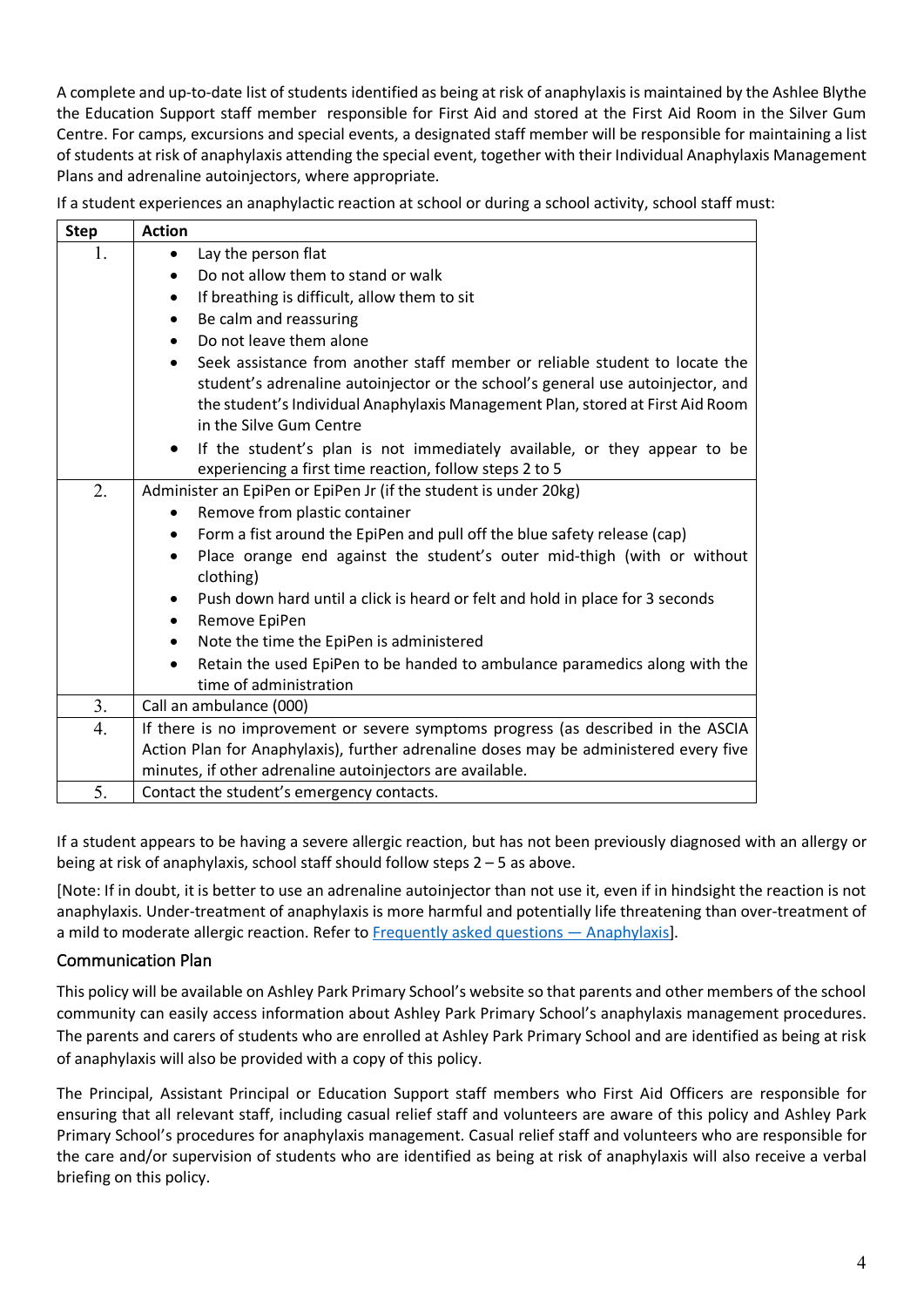The principal is also responsible for ensuring relevant staff are trained and briefed in anaphylaxis management, consistent with the Department's *Anaphylaxis Guidelines.*

# Staff training

The principal will ensure that the following school staff are appropriately trained in anaphylaxis management:

- School staff who conduct classes attended by students who are at risk of anaphylaxis
- School staff who conduct specialist classes, admin staff, first aiders and any other member of school staff as required by the principal based on a risk assessment.

Staff who are required to undertake training must have completed:

- an approved face-to-face anaphylaxis management training course in the last three years, or
- an approved online anaphylaxis management training course in the last two years.

Ashley Park Primary School uses the following training course - ASCIA eTraining course (with 22303VIC or 22300VIC)

For details about approved staff training modules, refer to chapter 5 of the Anaphylaxis Guidelines

Staff are also required to attend a briefing on anaphylaxis management and this policy at least twice per year (with the first briefing to be held at the beginning of the school year), facilitated by a staff member who has successfully completed an anaphylaxis management course within the last 2 years including First Aid Officers Ashlee Blythe and Tracey Jones. Each briefing will address:

- this policy
- the causes, symptoms and treatment of anaphylaxis
- the identities of students with a medical condition that relates to allergies and the potential for anaphylactic reaction, and where their medication is located
- how to use an adrenaline autoinjector, including hands on practice with a trainer adrenaline autoinjector
- the school's general first aid and emergency response procedures
- the location of, and access to, adrenaline autoinjectors that have been provided by parents or purchased by the school for general use.

When a new student enrols at Ashley Park Primary School who is at risk of anaphylaxis, the principal will develop an interim plan in consultation with the student's parents and ensure that appropriate staff are trained and briefed as soon as possible.

The principal will ensure that while students at risk of anaphylaxis are under the care or supervision of the school outside of normal class activities, including in the school yard, at camps and excursions, or at special event days, there is a sufficient number of school staff present who have been trained in anaphylaxis management.

# FURTHER INFORMATION AND RESOURCES

- Policy and Advisory Library:
	- o Anaphylaxis
- Allergy & Anaphylaxis Australia: Risk minimisation strategies
- ASCIA Guidelines: Schooling and childcare
- Royal Children's Hospital: Allergy and immunology
- *Health Care Needs Policy, First Aid Policy, Medication Policy*

# REVIEW CYCLE AND EVALUATION

This policy was last updated on February 2021 and is scheduled for review in February 2022